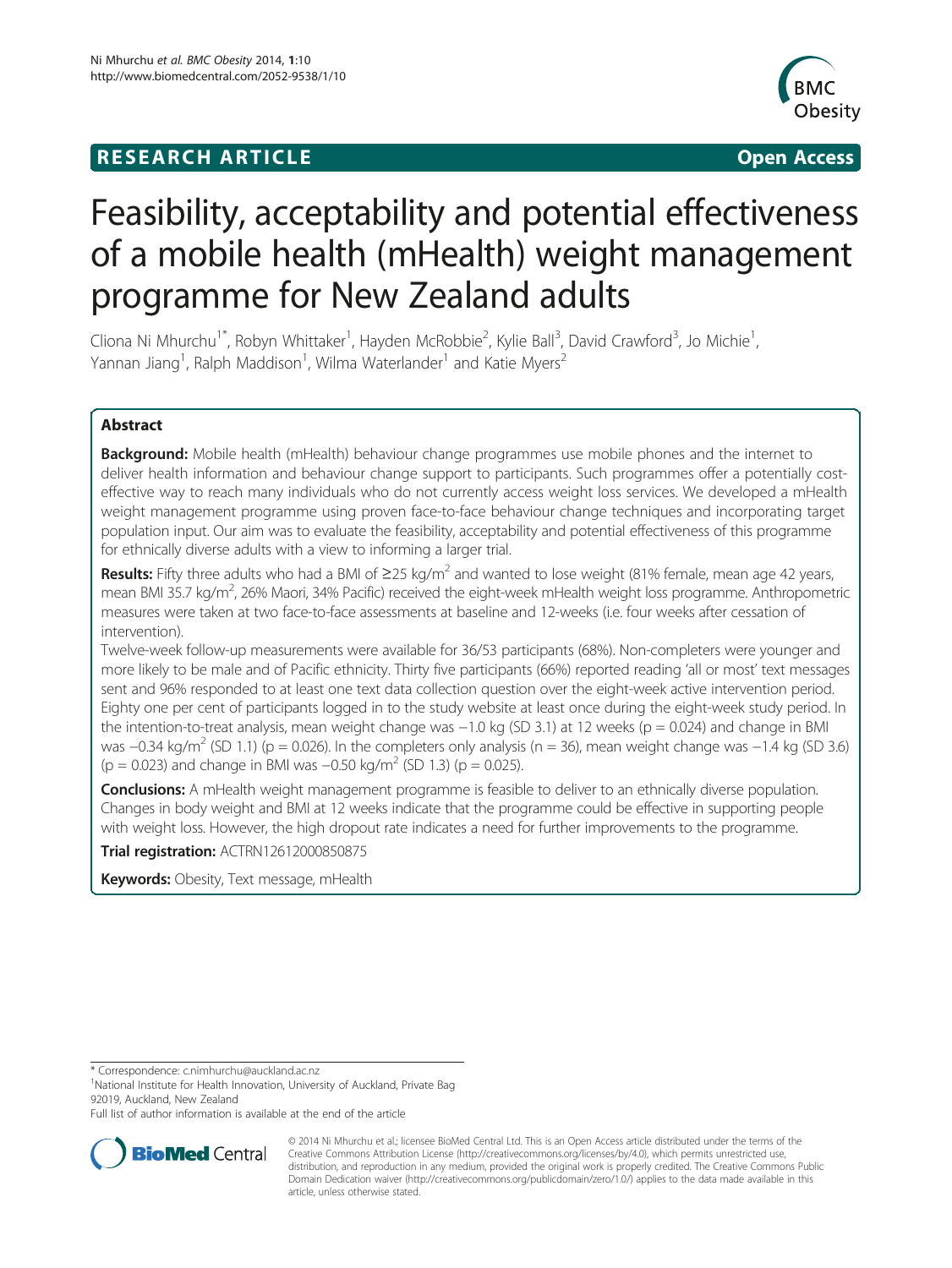## Background

High body mass index (BMI) is one of the leading risk factors contributing to the global burden of disease [\[1](#page-9-0)]. It is estimated that a third of the global population is overweight, but there are notable regional differences [[2\]](#page-9-0). Among high income regions, the USA has the greatest age-standardised mean BMI (28.4 kg/m<sup>2</sup>), followed by Australasia (27 6 kg/m<sup>2</sup>). In New Zealand (NZ), almost one in three adults (28%) are obese and a further 35% are overweight [\[3](#page-9-0)]. Nationally, significant ethnic and socioeconomic disparities exist; 62% of Pacific and 44% of Maori (indigenous New Zealander) adults are obese compared with 26% of European New Zealanders, whilst those living in deprived areas are 1.6 times more likely to be obese than those living in the least deprived areas [\[3](#page-9-0)]. The economic burden of obesity is significant and the combined cost of health care and lost productivity is estimated at NZ\$849 million/year [\[4](#page-9-0)].

Guidelines for the prevention and management of overweight and obesity generally recommend multicomponent interventions, including physical activity and dietary behaviour modification, education and skills training [\[5](#page-9-0)-[7\]](#page-9-0). One example is the Weight Action Programme (WAP) [[8](#page-9-0)], a weight loss programme developed in the United Kingdom (UK) for multi-ethnic groups in areas of high deprivation. It is a comprehensive package of cognitive, behavioural and educational interventions including dietary advice, self-monitoring, exercise targets and cue management, delivered in a group-based format by trained facilitators over eight weeks. Whilst such face-to-face approaches to weight management are effective [\[9](#page-9-0)], they can be expensive, have limited reach and are unsuitable for those who work or live at a distance from group venues. The broad population penetration of mobile and wireless technologies and advancements in their application offers a potentially cost-effective way to reach many individuals who do not currently access weight loss services. Ninety per cent of NZ households have access to a mobile phone and 75% have access to the internet (63% via broadband) [[10](#page-9-0)].

Mobile health (mHealth) behaviour change programmes use mobile phones and the internet to deliver health information and behaviour change support to participants. The flexible nature of mHealth programmes means they can be tailored to specific age, cultural and socioeconomic groups and messages can be delivered directly to participants at appropriate times wherever they might be. Evidence to date indicates text messaging is effective as a tool to support behaviour change [\[11\]](#page-9-0) and healthcare via mobile phones can improve health outcomes and care processes across a range of clinical areas [[12](#page-9-0)].

Previous NZ feasibility research demonstrated strong support for a mHealth weight management intervention with 75% of Maori and 65% of non-Maori surveyed saying they would use a mobile-phone based weight loss intervention [\[13\]](#page-9-0). We developed a mHealth weight management programme based on the UK WAP programme [[8\]](#page-9-0) using proven face-to-face behaviour change techniques and incorporated target population input obtained from focus groups and an online survey (described below). Our aim was to evaluate the feasibility, acceptability and potential effectiveness of this programme for New Zealand adults with a view to informing a larger trial.

## **Methods**

## Programme development

Our mHealth programme was based on a pre-existing group-based weight management programme developed for delivery in multi-ethnic localities in areas of high deprivation in the UK [\[8\]](#page-9-0). We modified the programme for delivery to a NZ population via text messages and the Internet using a formative development process incorporating two phases [\[14\]](#page-9-0): (1) expert input by members of the project team (CNM, RW, RM, KB, DC, HMR, KM) on effective behaviour change theory, techniques and programmes and (2) target population input via focus groups (n = 20 participants), one-on-one phone interviews ( $n = 5$ ), and a quantitative online survey (n = 120) on types of weight loss information desired and preferences for programme features [[15\]](#page-9-0). Consistent with a recent meta-analysis of effective intervention techniques, expert input determined that core components of an evidence-informed programme should include: self-monitoring of behaviour; prompting intention formation; promoting goal-setting; providing feedback on progress; and prompting review of behaviour goals [[16\]](#page-9-0). Input from the target population (people who were overweight and wanted to lose weight) identified that the following programme components were desired: personalisation of messages; immediate and informative text messages; practical information; culturally appropriate language; social support options; and weight tracking functions [\[15](#page-9-0)]. In keeping with the objective of developing a programme appropriate for an ethnically diverse population, the online survey had good Maori and Pacific representation ( $n = 75$  participants, 63%), as did (to a lesser extent) the focus groups and interviews ( $n = 7$ , 28%) [[15](#page-9-0)].

A 12-week weight management programme (eightweek active intervention and four-week maintenance/ follow-up) was developed comprising three modules: text messages, a hard-copy toolkit and a secure participant website [[15\]](#page-9-0). A library of 130 text messages was developed that focused on motivation, goal setting, enlisting social support, behaviour monitoring and encouragement to use other study modules. Participants were sent an average of two texts per day over the eight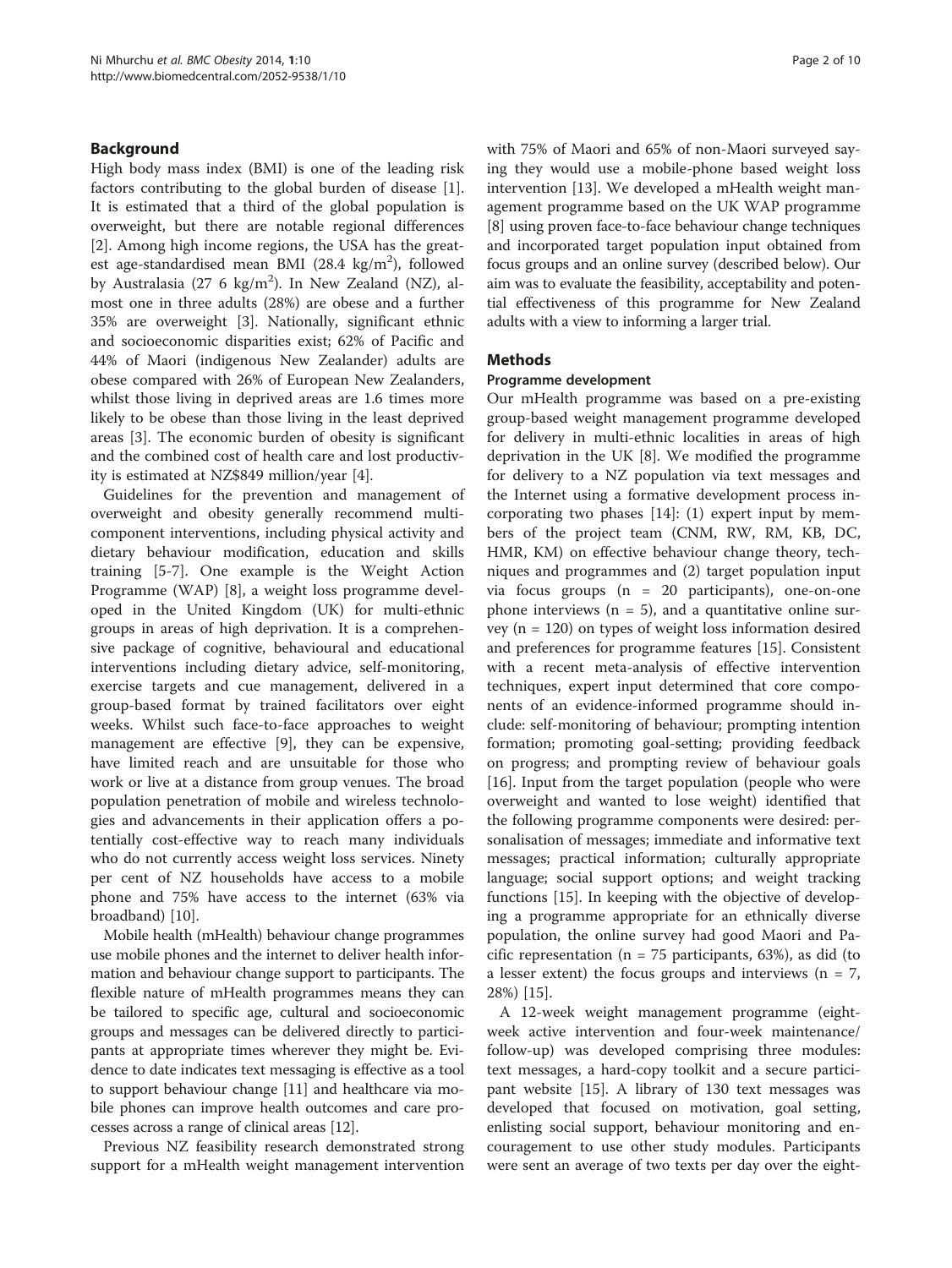week intervention period. Examples included: "It is important to set small goals each week. The toolkit has suggestions - pick one goal to get started on this week, write it down and go for it." and "Hi [NAME], we are here to support you along the way. Each week we will ask about your step count and goals and you can track your progress online". All messages were personalised (i.e. used participants' names) and tailored according to: (1) whether participants were the main household grocery shopper/cook; and (2) whether they had children or not [[15\]](#page-9-0). There is a significant association between selfmonitoring and weight loss [[17\]](#page-9-0) so two data collection questions were also sent by text each week asking participants to respond with their most recent daily pedometer step count and to rate their progress in achieving their weekly behaviour change goal on a scale of 1 (not well at all) to 10 (brilliantly).

The toolkit served as a source of more detailed information with material to support personal plans (setting and recording weekly goals); behaviour monitoring (food diaries, step count diaries, weight records); healthy shopping; recipes; energy content of common foods; and case histories of successful weight loss. The website provided a blog to enable participants to share their stories and experiences and graphical displays of daily step counts and progress in meeting behavioural goals. The three modules were designed to be integrated; for example, text messages encouraged participants to set short-term goals, the toolkit provided practical examples of goals, text messages asked about perceived progress in achieving goals, participants responded to these messages and reported progress was displayed visually on website graphs.

## Design and setting

The feasibility study was conducted in Auckland, NZ, between September and December 2012. A 12-week intervention and follow-up period was chosen because it was considered sufficient to assess participant recruitment and retention rates, acceptability of the programme and potential effectiveness based on short-term weight changes. The study protocol and procedures were approved by the Upper South B Regional Ethics Committee on 13 March 2012 (URB/12/EXP/010). Baseline and follow-up assessments took place at the University of Auckland and the intervention was delivered directly to participants via mobile phone and the Internet.

#### Study participants and recruitment

Participants were recruited via advertisements placed in local newspapers and local community venues such as libraries, community centres and general practices, email lists of University staff and other relevant organisations and direct mail drops. Adults aged 18 years and older

who had a BMI of  $\geq$ 25 kg/m<sup>2</sup> and wanted to lose weight were eligible to take part. Participants also needed to have Internet access (at home, work or local library) and own a mobile phone. Individuals who could not read or understand English were ineligible. Volunteers responding to advertisements called the study centre whereby they were given further information on the study procedures and their eligibility to participate was checked. Eligible individuals were given an appointment to attend a baseline assessment at the University of Auckland.

#### Study measures

Data collected by self-completed questionnaire at the baseline visit were: demographics (date of birth, sex, ethnicity, educational qualifications, household income, household composition, area of residence); relevant lifestyle and medical history including smoking, alcohol and sleep habits, history of diabetes and cardiovascular disease and methods used to support previous weight loss attempts; mobile phone number (for delivery of the programme); and study referral source (to evaluate success of study recruitment methods). Height and weight were measured by Research Assistants to calculate body mass index (BMI). Height without shoes was measured twice to the nearest 1.0 cm using a Seca model 214 stadiometer and the average was calculated. Weight without shoes in light indoor clothing was measured twice to the nearest 0.1 kg using Salter model 9064 electronic scales and the average was calculated. Since weight loss reduces blood pressure levels, three seated blood pressure (BP) measurements were taken at least three minutes apart using an OMRON model T9P automatic blood pressure monitor. The second and third readings were recorded and the average was calculated. Participants returned for a final follow-up visit at 12 weeks at which body weight, BP, participant feedback on the utility of the mHealth weight loss programme and any recommendations for improvements/modifications were recorded.

#### Intervention

Following informed consent and baseline data collection, participants were enrolled to receive the eight-week mHealth weight loss programme. They were loaned pedometers for the duration of the study to enable them to self-monitor their physical activity [[17](#page-9-0)], given food diaries to facilitate dietary monitoring [[17\]](#page-9-0) and access to a study website where users could view programme information and review their progress.

#### Outcomes

The primary outcomes of interest were feasibility (recruitment and retention rates) and acceptability (frequency of use and participant feedback) of the programme.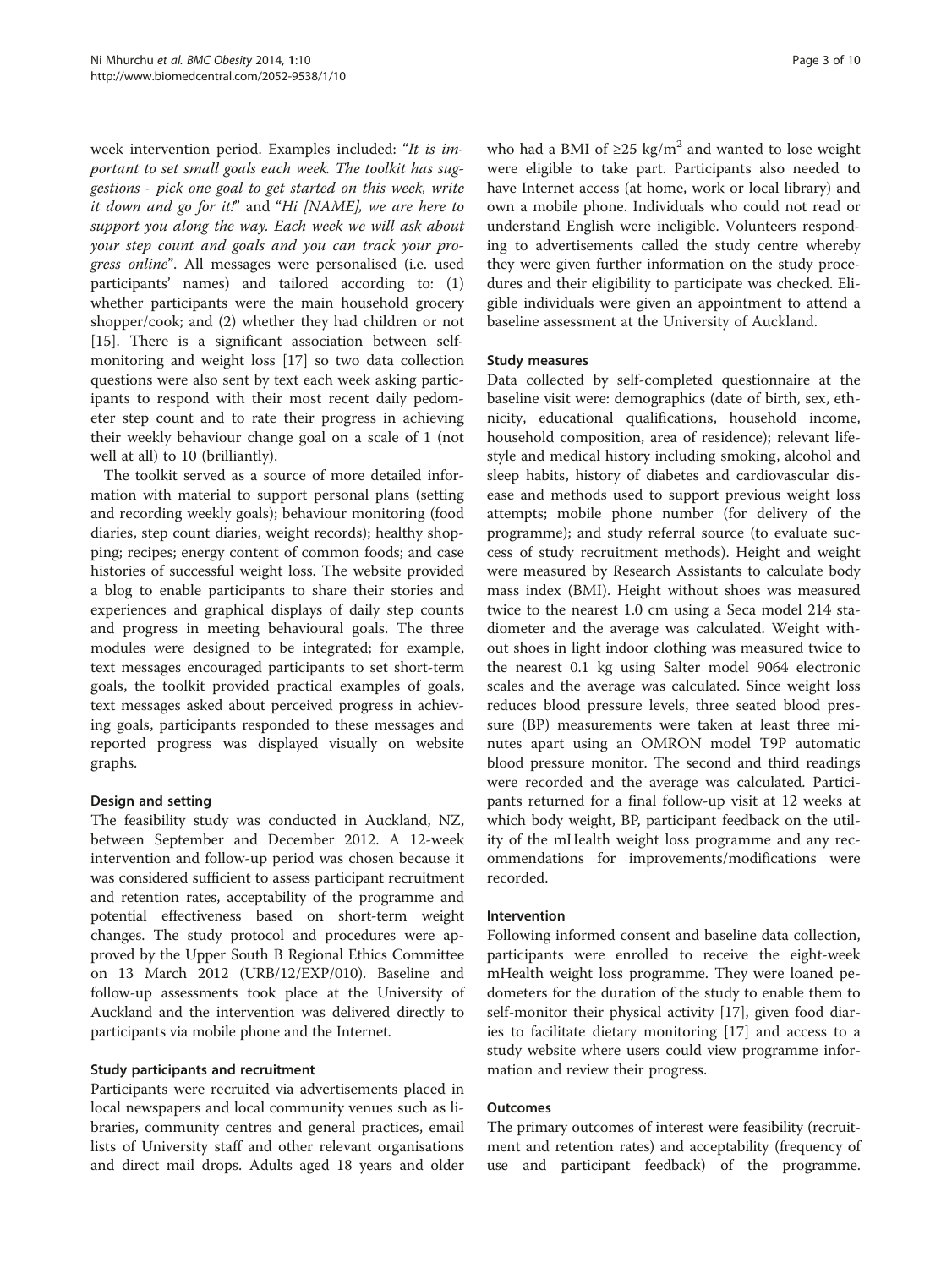Frequency of programme use was evaluated using the question "How many of the texts did you read?" (All/ Most/About half/A few/None), and data on responses to text message questions and study website log-ons. Secondary outcome measures were changes in BP, body weight and BMI. The latter two measures provided an indication of potential programme effectiveness and would assist with calculating sample size necessary for a larger trial.

#### Sample size and data analysis

This was a non-randomised feasibility study so a formal sample size calculation was not undertaken. We aimed to recruit 50 ethnically diverse participants. The sample size of 50 was a pragmatic decision based largely on study resources. Descriptive analyses were undertaken to describe participant recruitment and retention rates, demographics and measured body weight at baseline and 12 weeks. An intention-to-treat (ITT) analysis was conducted where missing data at 12 weeks were imputed using the 'baseline value carried forward' approach (i.e. no weight loss). Both a parametric t-test and nonparametric Wilcoxon signed rank test for paired samples (i.e. before and after) was used to evaluate the change in body weight and BMI from baseline to 12 weeks. A 'completers only' analysis was also conducted, including only participants who provided follow-up weight data. Participant feedback on the programme was summarised. Statistical analysis was conducted using SAS version 9.3 (SAS Institute Inc. Cary NC). A 5% level of significance (two-sided) was used in all tests.

## Results

## Recruitment and baseline participant characteristics

Study recruitment took place April to September 2012. A total of 154 individuals initially expressed interest in taking part in the feasibility study and 93 were assessed for eligibility. When the target sample size was reached, recruitment was closed and remaining registrants were not screened. Of those screened, six were excluded because they did not meet study eligibility criteria. A further 29 individuals were excluded because they lived outside the Auckland area and could not attend clinic appointments. In total, 58/93 screened individuals met the eligibility criteria and were invited to a baseline appointment but five did not attend, leaving 53 participants who were enrolled into the programme.

Participants were recruited via email lists  $(n = 22)$ , heard about the study from family, friends or colleagues  $(n = 15)$ , responded to adverts in local newspapers  $(n = 15)$ 13), or became aware of the study through other means  $(n = 3)$ . On average, participants were 42 years old (age) range: [1](#page-4-0)9 to 68) and 81%  $(n = 43)$  were female (Table 1). Twenty six per cent self-identified as Maori and 34% as

Pacific. Twenty participants (38%) reported their highest educational qualification was a school certificate (equivalent to 12 years' formal schooling) and most  $(n = 39)$ had an annual household income exceeding NZ\$50,000. Mean baseline BMI of all participants was 35.7 (SD 6.8)  $kg/m<sup>2</sup>$  and 92% had tried to lose weight at least once previously.

### Study retention

Over the 12-week study period, four participants withdrew from the study and one person was lost to followup (could not be contacted). Twelve participants did not attend their 12-week follow-up appointment so final measurements were obtained for 36 participants (68%). Table [1](#page-4-0) reports the characteristics of those who did and did not complete study follow-up. Compared with those who completed the study, non-completers were younger and more likely to be male and of Pacific ethnicity. Noncompleters were also more likely to report 'a lot' of knowledge of weight loss/dieting at baseline and having attempted to lose weight five or more times in recent years.

## Programme adherence (frequency of use of intervention)

Thirty five of the original 53 participants (66%) reported reading 'all' or 'most' texts sent during the eight-week intervention phase. Fifty one (96%) responded to at least one data collection text question on daily pedometer step counts and/or rated their progress in achieving their weekly behaviour change goal. In total, 210 responses were received to the step count questions (from a possible total of 392, excluding participant withdrawals) and 250 replies to the goal success questions (from a possible total of 392). Response rates declined over time (weeks 1–8) from 77% to 4% (step count) and 79% to 40% (progress towards goal). In addition, participants could 'text an expert' during the programme intervention phase and receive a reply to their queries within 24 hours. Nine 'text an expert' questions were sent in by six participants and these ranged from requests for quick healthy meal ideas, information on the ideal number of steps per day, to ideas on how to do more exercise.

Forty three participants (81%) logged in to the study website at least once over the total 16-week duration of the study (September to December 2012). Most (70%) logged on three separate days or less and the distribution of usage was skewed with a small number of participants accounting for the highest number of log-in days (Figure [1\)](#page-5-0). The blog was the most popular webpage by far with 1203 total hits (43 individual viewers) followed by the step count graphs (125 hits, 22 viewers), progress towards goals graphs (106 hits, 22 viewers) and the toolkit webpage (86 hits, 39 viewers). Over time, blog page visits declined however, from 212–222 hits/week in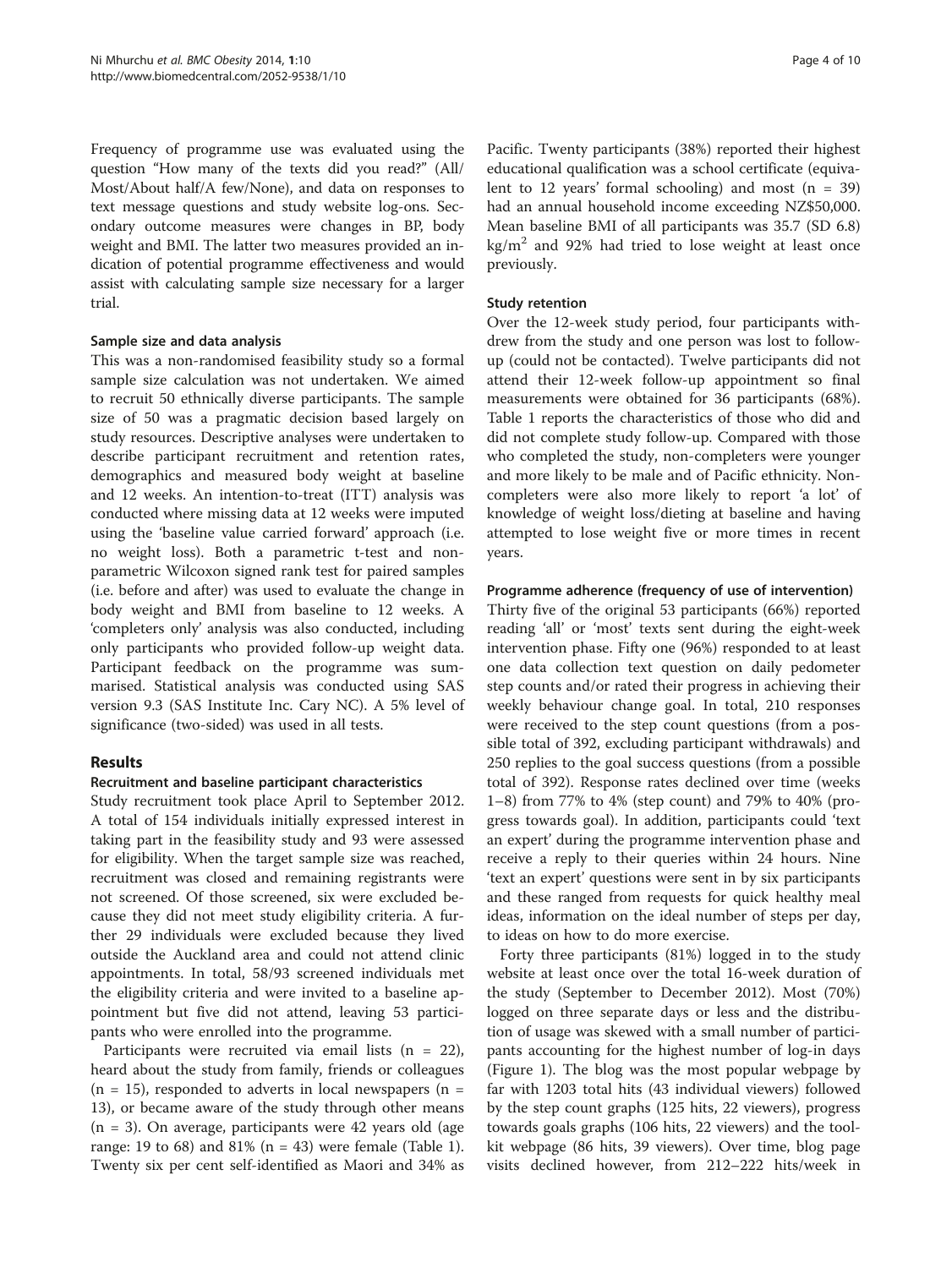## <span id="page-4-0"></span>Table 1 Baseline characteristics of study participants

|                                                           | All participants | Completers   | Non-completers |
|-----------------------------------------------------------|------------------|--------------|----------------|
|                                                           | $n = 53$         | $(n = 36)$   | $(n = 17)$     |
| Age, years, mean (SD)                                     | 42 (13)          | 45 (13)      | 37(11)         |
| Sex, n (%)                                                |                  |              |                |
| - Male                                                    | 10 (19)          | 5(14)        | 5(29)          |
| - Female                                                  | 43 (81)          | 31 (86)      | 12(71)         |
| Ethnicity, n (%)*                                         |                  |              |                |
| - Maori                                                   | 14 (26)          | 10 (28)      | 4(24)          |
| - Pacific                                                 | 18 (34)          | 8(22)        | 10 (59)        |
| - New Zealand European                                    | 23(43)           | 19 (53)      | 4(24)          |
| - Other                                                   | 9(17)            | 5(14)        | 4(24)          |
| Highest educational qualification, n (%)                  |                  |              |                |
| - School certificate                                      | 20 (38)          | 12(33)       | 8(47)          |
| - University or polytechnic degree or diploma             | 30 (57)          | 23 (64)      | 7(41)          |
| - Other                                                   | 3(6)             | 1(3)         | 2(12)          |
| Annual household income before tax, n (%)                 |                  |              |                |
| $ \leq$ \$50,000                                          | 11(21)           | 8(22)        | 3(18)          |
| $-$ \$50,001 to \$100,000                                 | 25(47)           | 16(44)       | 9(53)          |
| $-2$ \$100,001                                            | 14(26)           | 10(28)       | 4(23)          |
| - Decline to answer                                       | 3(6)             | 2(6)         | 1(6)           |
| Body weight, kg, mean (SD)                                | 100.9 (21.3)     | 99.8 (21.7)  | 103.3 (20.9)   |
| BMI, kg/m <sup>2</sup> , mean (SD)                        | 35.7 (6.8)       | 35.4 (7.1)   | 36.3(6.3)      |
| Systolic blood pressure, mmHg, mean (SD)                  | 121.8 (16.9)     | 123.4 (16.2) | 118.4 (18.4)   |
| Diastolic blood pressure, mmHg, mean (SD)                 | 75.6 (11.2)      | 76.0 (11.1)  | 74.7 (11.6)    |
| Diagnosed co-existing conditions, n (%)*                  |                  |              |                |
| - Diabetes                                                | 6(11)            | 6(17)        | 0(0)           |
| - High blood pressure                                     | 10 (19)          | 8(22)        | 2(12)          |
| - High blood cholesterol                                  | 5(9)             | 3(8)         | 2(12)          |
| - Coronary heart disease or stroke                        | 2(4)             | 2(6)         | 0(0)           |
| - Osteoarthritis                                          | 4(8)             | 3(8)         | 1(6)           |
| Smoking status, n (%)                                     |                  |              |                |
| - Current smoker                                          | 5(9)             | 2(6)         | 3(18)          |
| - Ex-smoker                                               | 21(40)           | 15 (42)      | 6(35)          |
| - Never smoked                                            | 27(51)           | 19 (53)      | 8(47)          |
| Usual alcohol intake, n (%)                               |                  |              |                |
| - Never                                                   | 9(17)            | 5(14)        | 4(24)          |
| - Once a week or less                                     | 34 (64)          | 22(61)       | 12 (70)        |
| - 2-3 times per week                                      | 8(15)            | 7(19)        | 1(6)           |
| - 4 times or more per week                                | 2(4)             | 2(6)         | 0(0)           |
| Sleep, n (%)                                              |                  |              |                |
| - Weekday or workday night, hours, mean (SD)              | 6.6(1.1)         | 6.7(1.0)     | 6.5(1.1)       |
| - Weekend or non-work night, hours, mean (SD)             | 7.3(1.2)         | 7.4(1.1)     | 7.1(1.4)       |
| Self-reported knowledge of weight loss and dieting, n (%) |                  |              |                |
| - None                                                    | 1(2)             | 1(3)         | 0(0)           |
| - Little                                                  | 12 (23)          | 8 (22)       | 4(24)          |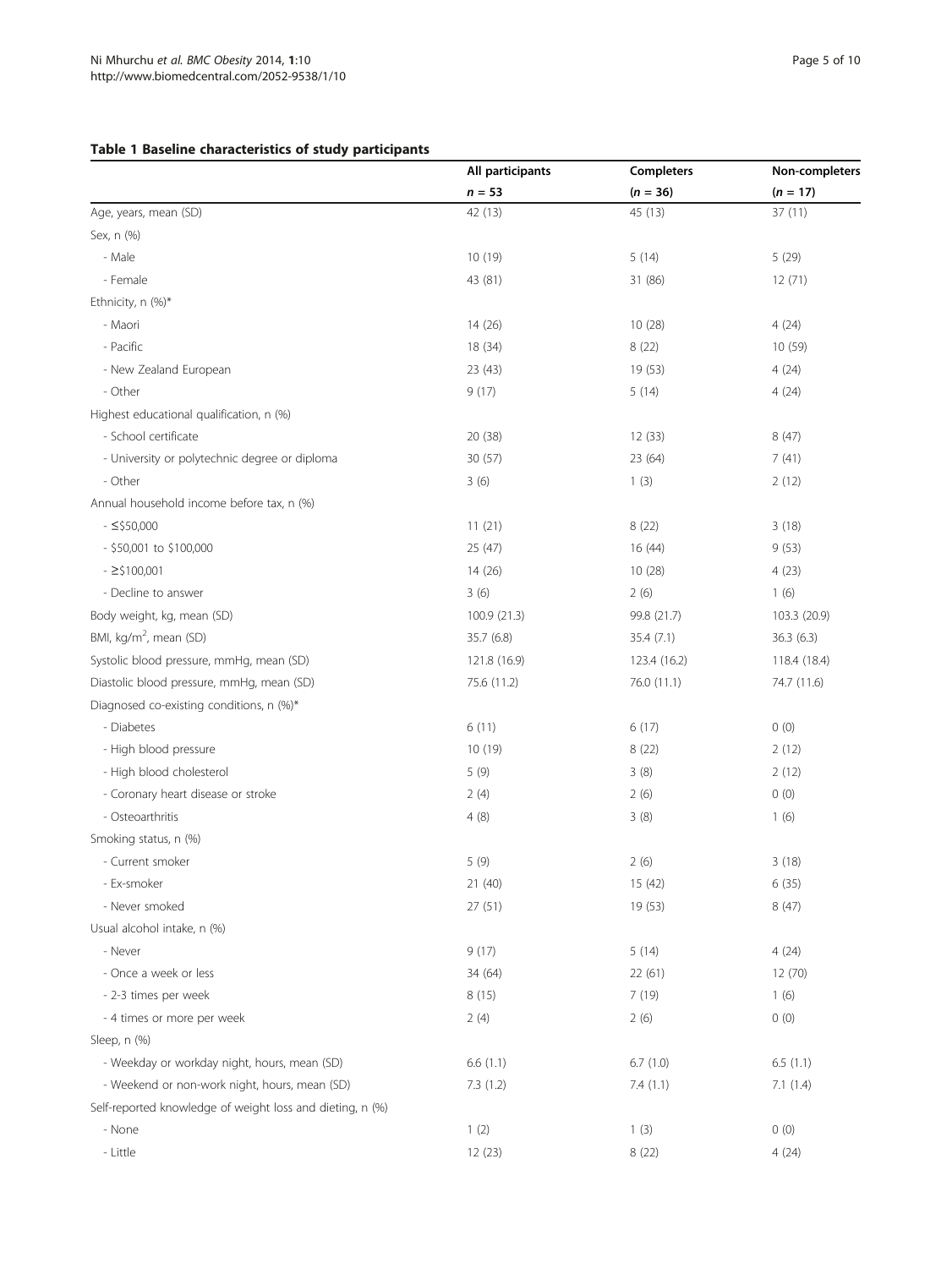<span id="page-5-0"></span>Table 1 Baseline characteristics of study participants (Continued)

| 21(40)<br>- Moderate amount<br>- A lot<br>19 (36)<br>Weight loss history, n (%) | 15(42)<br>12(33) | 6(35)<br>7(41) |
|---------------------------------------------------------------------------------|------------------|----------------|
|                                                                                 |                  |                |
|                                                                                 |                  |                |
|                                                                                 |                  |                |
| - Previously tried to lose weight, n (%)<br>49 (92)                             | 33 (92)          | 16(94)         |
| - Number of weight loss attempts in past 5 years                                |                  |                |
| o One<br>10(20)                                                                 | 8(24)            | 2(13)          |
| $02-4$<br>19 (39)                                                               | 13 (39)          | 6(38)          |
| 18(37)<br>o 5 or more                                                           | 11(33)           | 7(44)          |
| - Methods used*                                                                 |                  |                |
| o Changing food intake, n (%)<br>42 (86)                                        | 29 (88)          | 13 (81)        |
| o Doing more exercise, n (%)<br>47 (96)                                         | 32(97)           | 15 (94)        |
| o Use of laxatives and/or diuretics, n (%)<br>3(6)                              | 1(3)             | 2(13)          |
| o Prescribed weight loss medication, n (%)<br>5(10)                             | 4(12)            | 1(6)           |
| o Over-the-counter weight loss treatment, n (%)<br>6(12)                        | 6(18)            | 0(0)           |

\*These questions allowed participants to select more than one option. As such the total number of options reported could sum to more than 100%.

weeks 2–5 of the study to 0–2 hits/week in weeks 13– 16. There were 75 blog posts in total, comprising 48 entries by 13 study participants and 27 blog responses or posts by six members of the research team. Posts peaked in week 5 (13 posts by 7 individuals) and declined to zero by week 11. A variety of topics were discussed ranging from sugar cravings to enlisting family support. Participants shared success stories and tips as well as difficulties and challenges faced.

#### Acceptability of programme and participant feedback

At follow-up participants were asked for feedback about the different aspects of the programme. The most liked features reported spontaneously (via free text) were receiving texts (34%) and recording step counts (21%). When asked directly about specific aspects of the programme, the most liked features were goal setting (43% reported that they found this extremely or very helpful) and recording step counts (45%), while fewer



found keeping a food diary or monitoring their weight extremely or very helpful (26% and 17% respectively) (Table [2\)](#page-6-0). With regards to text messages, the characteristics people reported liking most were their motivational aspect (28%) and the clear, practical tips they provided (15%). In contrast, characteristics disliked included the perceived impersonal and generic nature of the messages (26% combined) and repetition (13%). Feedback on the toolkit showed that the sections people liked best were those on the Horizon study team (47% gave a rating of 4 or 5 on a scale of 1 [not at all] to 5 [very much]), goals and tips (45% gave a rating of 4 or 5), and myth busting (40%). Overall, 28% of all study participants (42% of study completers) rated the programme as 'extremely helpful' or 'very helpful' (Table [2\)](#page-6-0). The remainder either replied neutrally or did not respond to the question. No respondent reported the programme was not at all helpful.

#### Change in body weight and BMI at 12 weeks

Change in body weight was analysed in two ways. ITT analysis showed a significant change in body weight from baseline ( $M = 100.9$  kg,  $SD = 21.3$ ) to 12 weeks ( $M =$ 99.9 kg, SD = 21.9). Mean weight change was −1.0 kg (SD 3.1) at 12 weeks (paired t-test,  $p = 0.024$ ) and change in BMI was  $-0.34 \text{ kg/m}^2$  (SD 1.1) (p = 0.026) (Table [3](#page-8-0)). In the completers only analysis ( $n = 36$ ), there was a significant change in body weight from baseline  $(M = 100.9$  kg, SD = 21.3) to 12 weeks ( $M = 98.3$  kg, SD = 22.5). Mean weight change was −1.4 kg (SD 3.6) at 12 weeks (paired ttest,  $p = 0.023$ ) and change in BMI was  $-0.50 \text{ kg/m}^2 \text{ (SD)}$ 1.3) ( $p = 0.025$ ). Five participants lost 5% or more of their baseline weight. There were no significant changes in systolic ( $p = 0.796$ ) or diastolic ( $p = 0.919$ ) blood pressure.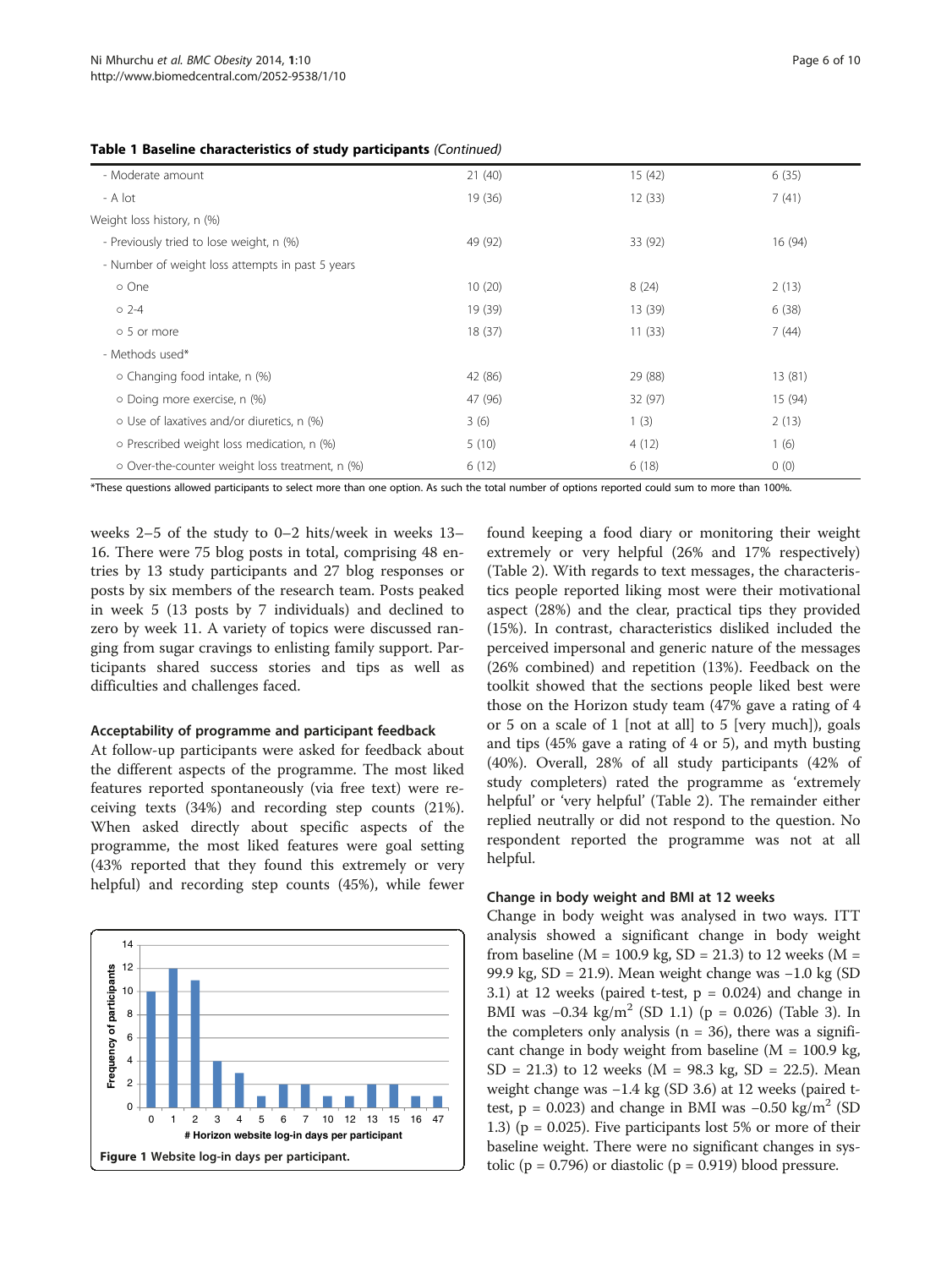## <span id="page-6-0"></span>Table 2 Participant feedback on programme

| General                                                                    | $N$ (% of all study<br>participants [n = 53]) |
|----------------------------------------------------------------------------|-----------------------------------------------|
| Did you set yourself any goals?                                            |                                               |
| - Yes, every week                                                          | 10 (19)                                       |
| - Yes, some weeks                                                          | 28 (53)                                       |
| If so, was it helpful?                                                     |                                               |
| - Extremely or very helpful                                                | 23 (43)                                       |
| Did you keep a food diary?                                                 |                                               |
| - Yes, every week                                                          | 4 (8)                                         |
| - Yes, some weeks                                                          | 23 (43)                                       |
| If so, was it helpful?                                                     |                                               |
| - Extremely or very helpful                                                | 14 (26)                                       |
| Did you record your body weight?                                           |                                               |
| - Yes, every week                                                          | 4 (8)                                         |
| - Yes, some weeks                                                          | 22 (42)                                       |
| If so, was it helpful?                                                     |                                               |
| - Extremely or very helpful                                                | 9 (17)                                        |
| Did you record your step counts?                                           |                                               |
| - Yes, every week                                                          | 17 (32)                                       |
| - Yes, some weeks                                                          | 18 (34)                                       |
| If so, was it helpful?                                                     |                                               |
| - Extremely or very helpful                                                | 24 (45)                                       |
| <b>Text messages</b>                                                       |                                               |
| Was the number of texts received                                           |                                               |
| - Too many                                                                 | 16 (30)                                       |
| - About right                                                              | 21 (40)                                       |
| - Not enough                                                               | 0(0)                                          |
| - No response                                                              | 16 (30)                                       |
| What, if anything, did you like about the texts<br>(free text answers)?    |                                               |
| - Motivational                                                             | 15 (28)                                       |
| - Clear practical tips                                                     | 8 (15)                                        |
| - Provided reminders                                                       | 4(8)                                          |
| - Interactive                                                              | 4(8)                                          |
| - Positive                                                                 | 4(8)                                          |
| What, if anything, did you dislike about the<br>texts (free text answers)? |                                               |
| - Impersonal                                                               | 8 (15)                                        |
| - Repetitive                                                               | 7(13)                                         |
| - Generic                                                                  | 6 (11)                                        |
| - Irrelevant                                                               | 5(9)                                          |
| - Step count question                                                      | 5(9)                                          |
| Website                                                                    |                                               |
| How helpful did you find the blog?                                         |                                               |
| - Extremely or very helpful                                                | 8 (15)                                        |
| - Moderately or a little helpful                                           | 10 (19)                                       |
|                                                                            |                                               |

# Table 2 Participant feedback on programme (Continued)

| - Not helpful or not used                                                                                                                       | 3 (6)   |
|-------------------------------------------------------------------------------------------------------------------------------------------------|---------|
| - No response                                                                                                                                   | 32 (60) |
| How helpful did you find the website graphs<br>of step counts and progress towards goals?                                                       |         |
| - Extremely or very helpful                                                                                                                     | 10 (19) |
| - Moderately or a little helpful                                                                                                                | 5 (9)   |
| - Not helpful or not used                                                                                                                       | 6 (11)  |
| - No response                                                                                                                                   | 32 (60) |
| Please rate how much you liked the Goals<br>and Tips section in the toolkit on a scale of 1<br>(not at all) to 5 (very much)                    |         |
| $-1$ or 2                                                                                                                                       | 3 (6)   |
| - 3                                                                                                                                             | 11 (21) |
| - 4 or 5                                                                                                                                        | 24 (45) |
| - No response                                                                                                                                   | 15 (28) |
| Please rate how much you liked the Tips for<br>Healthy Shopping section in the toolkit on<br>a scale of 1 (not at all) to 5 (very much)         |         |
| $-1$ or 2                                                                                                                                       | 15 (28) |
| - 3                                                                                                                                             | 5 (9)   |
| - 4 or 5                                                                                                                                        | 14 (26) |
| - No response                                                                                                                                   | 19 (36) |
| Please rate how much you liked the Recipes<br>section in the toolkit on a scale of 1 (not at all)<br>to 5 (very much)                           |         |
| $-1$ or 2                                                                                                                                       | 9 (17)  |
| - 3                                                                                                                                             | 10 (19) |
| - 4 or 5                                                                                                                                        | 7 (13)  |
| - No response                                                                                                                                   | 27 (51) |
| Please rate how much you liked the Walking<br>Tracks section in the toolkit on a scale of 1<br>(not at all) to 5 (very much)                    |         |
| - 1 or 2                                                                                                                                        | 14 (26) |
| - 3                                                                                                                                             | 6 (11)  |
| - 4 or 5                                                                                                                                        | 6 (11)  |
| - No response                                                                                                                                   | 27 (51) |
| Please rate how much you liked the Energy<br>Content of Common Foods section in the<br>toolkit on a scale of 1 (not at all) to 5<br>(very much) |         |
| $-1$ or 2                                                                                                                                       | 7(13)   |
| - 3                                                                                                                                             | 14 (26) |
| $-4$ or 5                                                                                                                                       | 12 (23) |
| - No response                                                                                                                                   | 20 (38) |
| Please rate how much you liked the<br>Understanding the Basics section in the<br>toolkit on a scale of 1 (not at all) to 5<br>(very much)       |         |
| $-1$ or 2                                                                                                                                       | 9 (17)  |
| - 3                                                                                                                                             | 8 (15)  |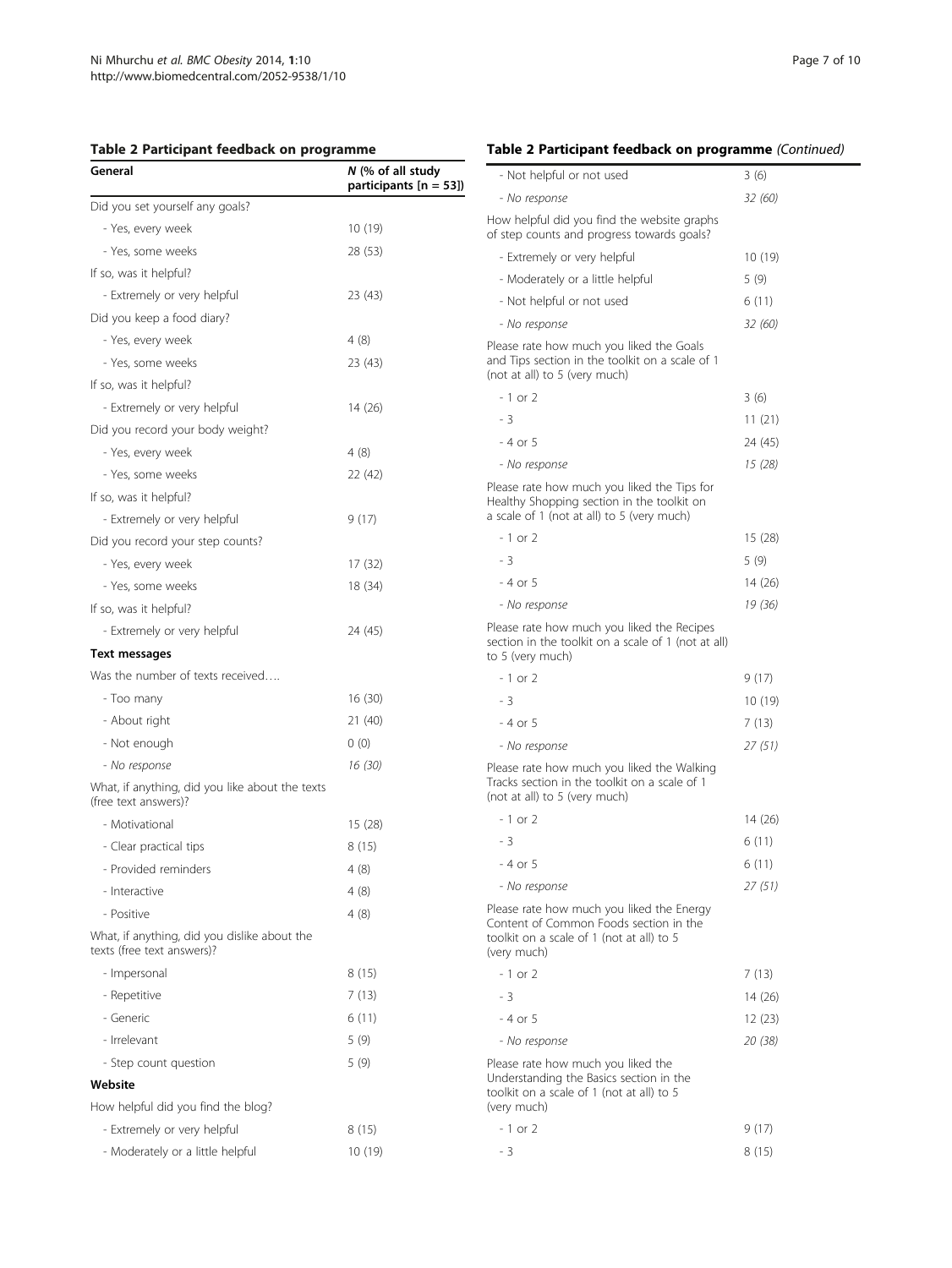| Table 2 Participant feedback on programme (Continued) |  |  |  |
|-------------------------------------------------------|--|--|--|
|-------------------------------------------------------|--|--|--|

| - 4 or 5                                                                                                                      | 17 (32) |
|-------------------------------------------------------------------------------------------------------------------------------|---------|
| - No response                                                                                                                 | 19 (36) |
| Please rate how much you liked the Getting<br>Support section in the toolkit on a scale of<br>1 (not at all) to 5 (very much) |         |
| $-1$ or $2$                                                                                                                   | 15 (28) |
| - 3                                                                                                                           | 10 (19) |
| - 4 or 5                                                                                                                      | 10 (19) |
| - No response                                                                                                                 | 18 (34) |
| Please rate how much you liked the Myth<br>Busting section in the toolkit on a scale of<br>1 (not at all) to 5 (very much)    |         |
| $-1$ or 2                                                                                                                     | 9(17)   |
| $-3$                                                                                                                          | 8 (15)  |
| $-4$ or 5                                                                                                                     | 21 (40) |
| - No response                                                                                                                 | 15 (28) |
| Please rate how much you liked the Horizon<br>Stories section in the toolkit on a scale of<br>1 (not at all) to 5 (very much) |         |
| $-1$ or 2                                                                                                                     | 15 (28) |
| $-3$                                                                                                                          | 3 (6)   |
| - 4 or 5                                                                                                                      | 16 (30) |
| - No response                                                                                                                 | 19 (36) |
| Please rate how much you liked the Horizon<br>Team section in the toolkit on a scale of<br>1 (not at all) to 5 (very much)    |         |
| $-1$ or $2$                                                                                                                   | 9(17)   |
| - 3                                                                                                                           | 4 (8)   |
| - 4 or 5                                                                                                                      | 25 (47) |
| - No response                                                                                                                 | 15 (28) |
| Overall rating of programme with respect to<br>helping develop healthier habits                                               |         |
| - Extremely or very helpful                                                                                                   | 15 (28) |
| - Moderately or a little helpful                                                                                              | 6 (11)  |
| - Not helpful                                                                                                                 | 0(0)    |
| - No response                                                                                                                 | 32 (60) |
|                                                                                                                               |         |

## **Discussion**

This feasibility study has shown that a weight management programme delivered by mobile phone and the Internet is feasible to deliver to ethnically diverse New Zealand adults. Changes in body weight and BMI at the 12-week follow-up visit indicate that the programme could be effective in supporting people with weight loss. However, the high dropout rate, particularly amongst young, male and Pacific participants indicates a need for further improvement.

We recruited 53 participants within a relatively short timeframe (approximately six weeks). As is common in weight loss studies, the majority were women (81%). In contrast to many studies however [[18,19](#page-9-0)] our sample was ethnically diverse (60% of participants were of Maori or Pacific ethnicity), demonstrating both a demand for weight management programmes amongst these populations and their ready acceptance of technologies such as mobile phones and the Internet. Advertising using email lists and networks/word-of-mouth were the most successful recruitment strategies.

The short duration of this feasibility study was a limitation. A longer intervention period might have produced greater effects on weight loss. However, it is also possible that a longer study might have experienced greater loss to follow-up. Thirty two per cent of participants withdrew from the study or did not return for their follow-up visit at 12 weeks. Attrition is a serious problem because of its potential to bias results and reduce the validity of study findings [\[20\]](#page-9-0). Systematic reviews of weight loss trials with follow-up periods ranging from 12 weeks to two years report loss to follow-up rates of 20-60% [\[21,22\]](#page-9-0), and a review of text message weight loss interventions where 11/14 studies had follow-up periods of 12 weeks or less found almost half the studies had loss to follow-up rates exceeding 20% [\[23](#page-9-0)].A recent six-month pilot of a smartphone application for weight loss reported a 38% attrition rate [[24\]](#page-9-0). Non-completers in our study were more likely to be young, male and of Pacific ethnicity, which may indicate that the study intervention did not engage these groups sufficiently. Given the risk of bias associated with study attrition, attention should be focussed on ways to increase participant retention rates in future mHealth interventions and randomised controlled trials. Increased social support provided via social media sites may be useful in this regard [[25\]](#page-9-0).

Although behavioural aspects of the programme (e.g. goal-setting and recording food intake) known to be consistent with best practice for behaviour change interventions [\[16](#page-9-0)] were well-received, not many participants reported using them weekly. Self-monitoring is important because it has been linked consistently to successful weight loss [[17](#page-9-0)]. Similarly, responses to text questions and website usage were low and declined significantly over time. These aspects of the programme were optional and participants were not required to respond by text or use the study website. However, it is possible that the programme was not sufficiently engaging or did not vary often enough to maintain participant commitment. In general, participants reported that they liked receiving text messages; they found them motivational and liked their clear practical tips and reminders for behaviour change. However, a number of people reported that they found the text messages impersonal/generic or repetitive. Therefore, programme effectiveness could potentially be improved further if content and messages were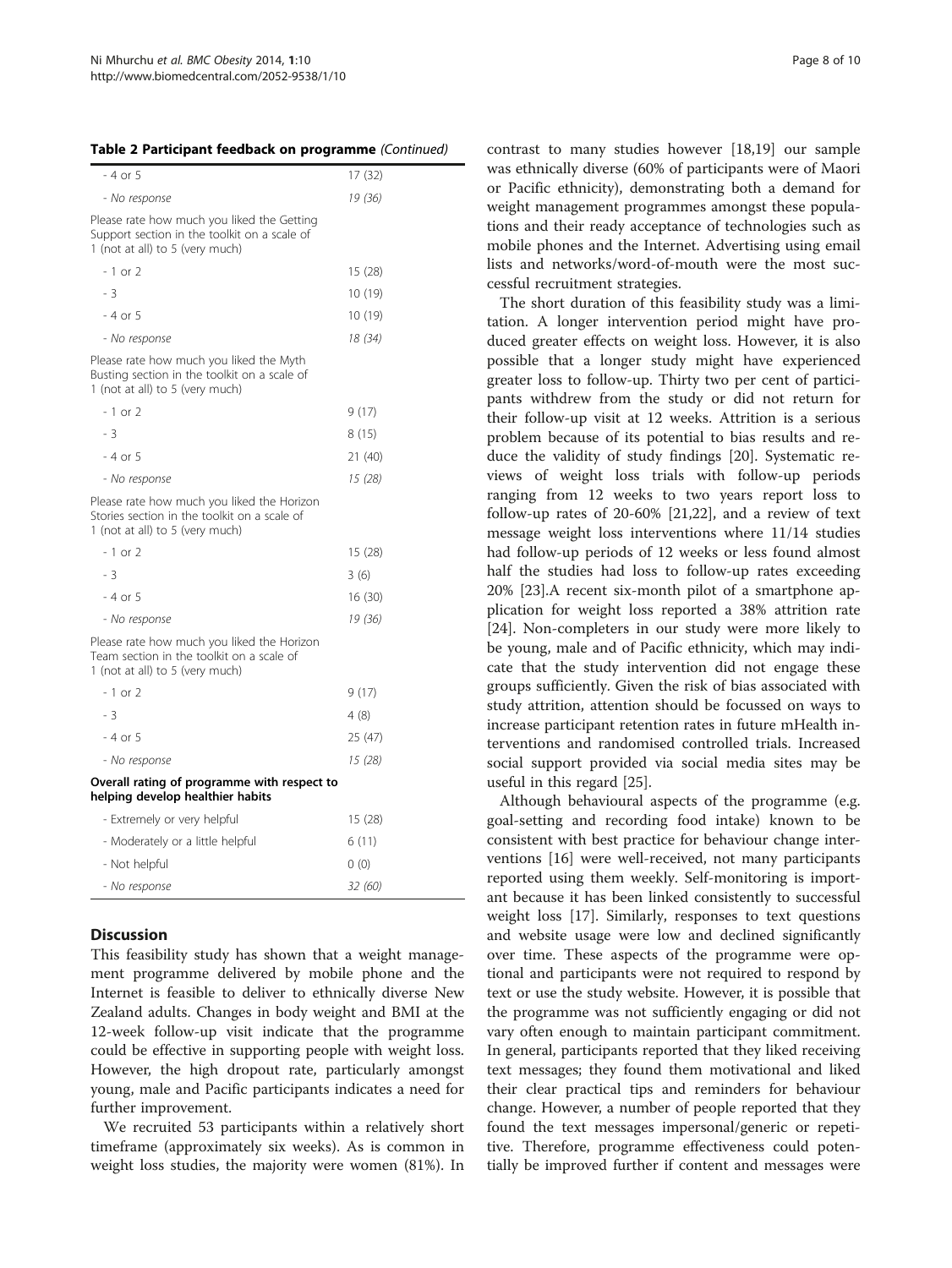|                  |                    | Intention to treat analysis |                         |          |                    | Completers only analysis |                          |          |
|------------------|--------------------|-----------------------------|-------------------------|----------|--------------------|--------------------------|--------------------------|----------|
|                  |                    | $n = 53$                    |                         |          |                    | $n = 36$                 |                          |          |
|                  | Mean (SD)          |                             |                         |          | Mean (SD)          |                          |                          |          |
|                  | <b>Baseline</b>    | 12 weeks                    | Change from<br>baseline | p-value* | <b>Baseline</b>    | 12 weeks                 | Change from<br>baseline  | p-value* |
| Body weight (kg) | 100.9 (21.3)       | 99.9 (21.9)                 | $-1.0(3.1)$             | 0.024    | 100.9(21.3)        | 98.3 (22.5)              | $-1.4(3.6)$              | 0.023    |
| BMI ( $kg/m2$ )  | 35.7(6.8)          | 35.4(7.1)                   | $-0.3(1.1)$             | 0.026    | 35.7(6.8)          | 34.9 (7.4)               | $-0.5(1.3)$              | 0.025    |
|                  | Median (range)     |                             |                         |          | Median (range)     |                          |                          |          |
|                  | <b>Baseline</b>    | 12 weeks                    | Change from<br>baseline | p-value  | <b>Baseline</b>    | 12 weeks                 | Change from<br>baseline  | p-value  |
| Body weight (kg) | 97.9 (59.8, 165.0) | 92.0 (60.4, 163.7)          | $0.0$ (-13.1, 3.7)      | 0.066    | 97.9 (59.8, 165.0) | 91.0 (60.4, 163.7)       | $-0.6$ ( $-13.1$ , 3.65) | 0.066    |
| BMI ( $kg/m2$ )  | 34.6 (26.4, 56.8)  | 34.1 (25.4, 56.9)           | $0.0$ (-4.6, 1.5)       | 0.07     | 34.6 (26.4, 56.8)  | 34.0 (25.4, 56.9)        | $-0.2$ ( $-4.6$ , 1.5)   | 0.070    |

#### <span id="page-8-0"></span>Table 3 Change in body weight and BMI at 12-weeks

\*Paired t-test on the mean (parametric).

Wilcoxon signed rank test on the median (non-parametric).

tailored more precisely to the personal characteristics and circumstances of participants.

This was a non-randomised feasibility study that was not statistically powered to detect a difference in weight change over time. However it provides data on potential effectiveness. On average, study participants achieved a mean weight loss of −1 kg (SD 3.1) after 12 weeks and completers had a mean weight loss of −1.4 kg (SD 3.6). This is less than that reported in a large meta-analysis of clinical trials of weight loss interventions ranging from simple advice through to meal replacements and weight loss medications (mean weight loss of 5 to 8.5 kg at 6 months) [\[26\]](#page-9-0). It is however similar to that described in a meta-analysis of web-based weight loss interventions, which reported a mean weight loss of 2.2 kg at 12 months [[22](#page-9-0)]. Whilst a review of text messaging interventions reported mixed effects on BMI and weight [\[23](#page-9-0)], individual studies reported significantly greater weight loss in intervention compared to control groups ranging from 1.97 kg at 16 weeks [\[27](#page-9-0)] to 3.4 kg at 12 months [\[28\]](#page-9-0). As such, our short-term results suggest potential effects similar to those achieved by other programmes delivered via the internet or mobile phone.

The programme tested in this study involves minimal contact and is thus more scalable and likely more costeffective than high intensity face-to-face programmes. Whilst clinical weight loss interventions may produce greater weight loss [[26](#page-9-0)] they are costly and not accessible or appealing to everyone who wishes to lose weight. This non-invasive evidence-based programme offers a further wide-reaching treatment option that could be used alone or as an adjunct to other weight management interventions such as medication, dietary advice or commercial weight loss programmes. Modelling studies suggest that even interventions with modest effects on mean population BMI could still have a major impact on population health and mortality rates [\[29,30](#page-9-0)]. A further strength is that our study included an ethnically diverse sample and input was sought from priority ethnic groups in developing the programme to ensure cultural appropriateness. Feedback from study participants suggests the programme had broad appeal. However, the study sample was highly educated and had high household incomes relative to the average New Zealand household. The high programme attrition rate generally and particularly amongst younger, male and Pacific participants, indicates the need for further enhancements to improve engagement and encourage retention. Feedback indicated that a number of participants found the programme messages impersonal and generic. Greater tailoring of messages to individual participant needs and lifestyles might therefore increase participant engagement and retention. It is also possible that the functionality offered by smartphones could enhance the effectiveness of this programme by offering additional features to increase user engagement such as social support [\[25\]](#page-9-0) and detailed self-monitoring that offers opportunity for real-time feedback [[24](#page-9-0)].

A key aim of this research was to inform the design of a larger future trial. Based on the data collected in this 12-week feasibility study, we estimate that a future trial would require a minimum sample size of approximately 400 (200 per group). This sample size would provide 90% power at 5% level of significance (two-sided) to detect a 1 kg difference in body weight between the intervention group and the control group, assuming a standard deviation of 3.1 (Table 3).The sample size may however need to be increased if significant loss to follow-up is anticipated. It should also be increased to provide sufficient power to undertake important subgroup analyses e.g. effects by ethnic group.

#### Conclusions

This study demonstrated the feasibility of delivering a mHealth weight management programme for overweight